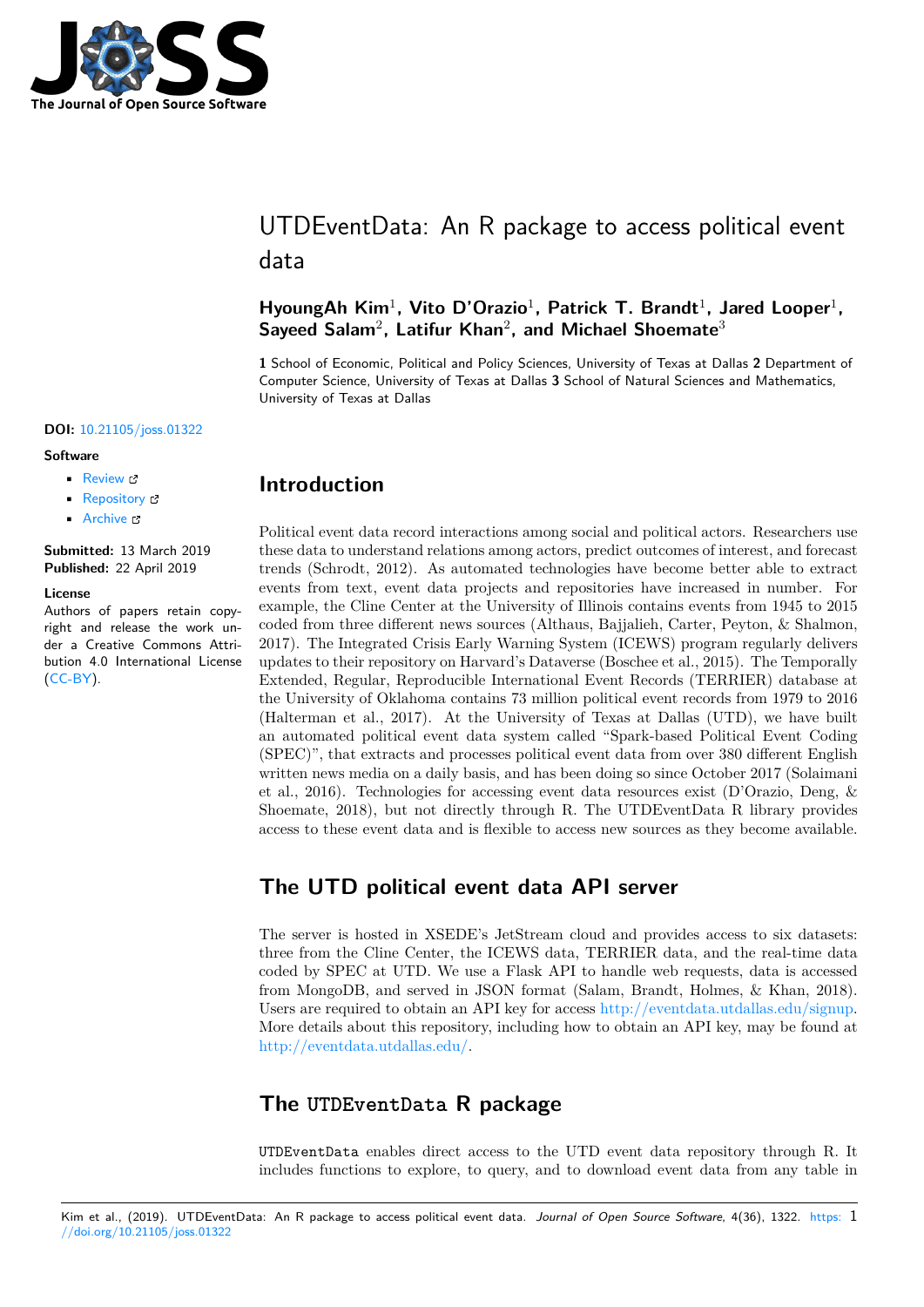

the repository. Exploratory functions include DataTables(), which provides a list of all available datasets, tableVar(), which lists the variables in a particular data table, and previewData(), which downloads a sample of the data for browsing. This centralization of event data resources, and a single interface for access, facilitates workflows for researchers working with these datasets. It also provides a convenient way to handle large datasets when only a subset is of interest.

Users can subset and download the data using one of two functions: pullData() or sendQuery(). The pullData() function is simpler, and provides a fixed way to retrieve data using only date and location information. sendQuery() is more flexible, and allows users to build up a query element-by-element. For example, helper functions such as returnDyad() returns the query element to ask for a pair of actors as source and target, and returnRegExp() allows for virtually any single query element using MongoDB regular expressions. These single elements are then combined using either their intersection (andL  $\text{dist}(\cdot)$  or their union (orList()), which forms the query to submit with the sendQuery() method.

A user is required to enter his or her API key as an argument for each of the aforementioned functions. For convenience, we have a reference class called Table that includes a field for storing the user's API key, and has methods that mirror the above functions  $pullData(),$ tableVar(), and DataTables(). With Table, users are only required to submit their API key once.

This R library has additional functions to cite the data table (citeData()), gauge the size of a query (getQuerySize()), and to download an entire data table directly to disk (entireData()). More information about the UTDEventData package, along with the package vignette, can be found at the project's Github page, https://github.com/ KateHyoung/UTDEventData.

UTDEventData provides an accessible and user-friendly environment to access political event data. As automated methods develop, and event datasets proliferate in number and expand in magnitude, we expect new and larger tables to be ad[ded to the repository](https://github.com/KateHyoung/UTDEventData) [and accessed through our inte](https://github.com/KateHyoung/UTDEventData)rface.

## **Acknowledgements**

This R library has been developed upon the work funded by the National Science Foundation under Grant No. SBE-SMA-1539302.

## **References**

Althaus, S., Bajjalieh, J., Carter, J. F., Peyton, B., & Shalmon, D. A. (2017). *Cline Center historical Phoenix event data. V.1.0.0.* Retrieved from http://www.clinecenter. illinois.edu/data/event/phoenix/

Boschee, E., Lautenschlager, J., O'Brien, S., Shellman, S., Starz, J., & Ward, M. (2015). *ICEWS coded event data*. doi:10.7910/DVN/28075

[D'Orazio, V., Deng, M., & Shoe](http://www.clinecenter.illinois.edu/data/event/phoenix/)mate, M. (2018). TwoRavens [for event data. In](http://www.clinecenter.illinois.edu/data/event/phoenix/) *2018 IEEE International Conference on Information Reuse and Integration (IRI)* (pp. 394– 401). IEEE. doi:10.1109/iri.2[018.00065](https://doi.org/10.7910/DVN/28075)

Halterman, A., Irvine, J., Landis, M., Jalla, P., Liang, Y., Grant, C., & Solaimani, M. (2017). Adaptive scalable pipelines for political event data generation. In *2017 IEEE*